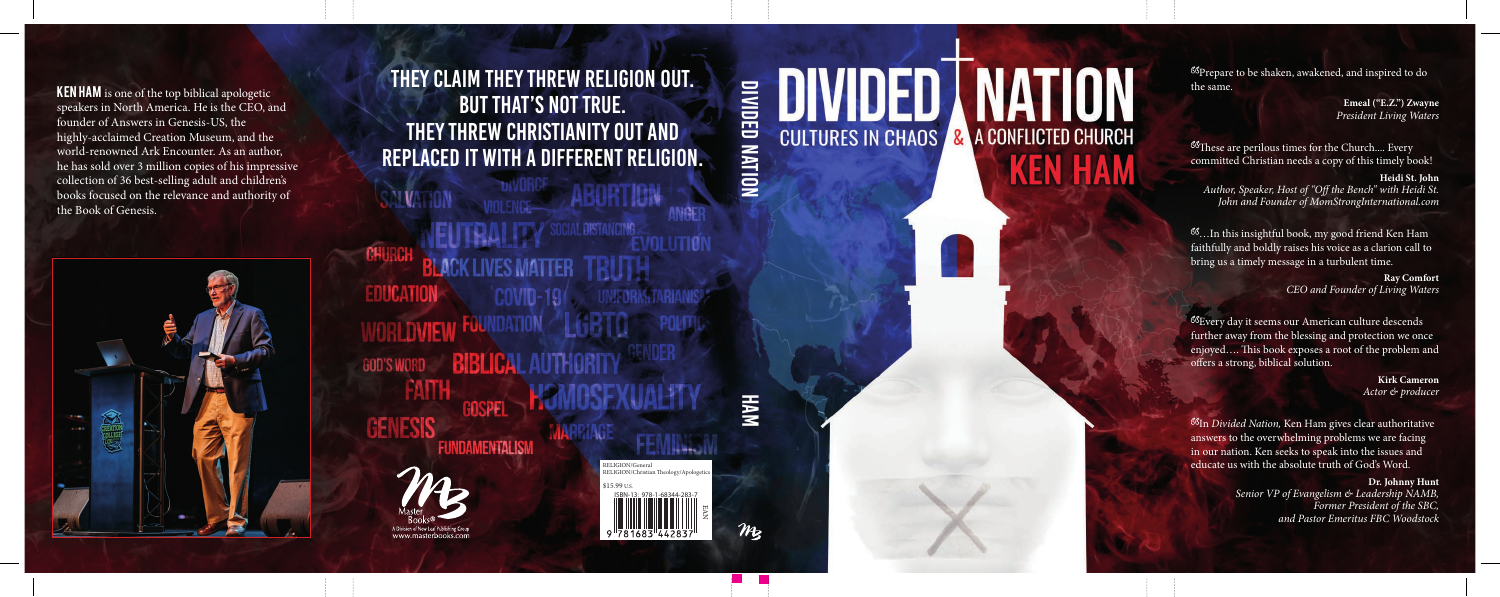These are perilous times for the Church. For years, we have been struggling under the weight of bold lies that are tearing at the fabric of our families, our churches and our nation. Ken Ham understands this and knows that the only antidote to a bold lie is bold truth. In *Divided Nation,* Mr. Ham outlines the issues with biblical clarity and calls Christians back to a place of Biblical authority. Every committed Christian needs a copy of this timely book!

### **Heidi St. John**

*Author, Speaker, Host of "Off the Bench" with Heidi St. John and Founder of MomStrongInternational.com*

Every day it seems our American culture descends further away from the blessing and protection we once enjoyed. Many in the Church, pastors and congregants alike, are unsure how to address the anti-God ideas sweeping politics, education, family, entertainment, social media, and every other sphere of society. This book exposes a root of the problem and offers a strong, biblical solution.

### **Kirk Cameron**

*Actor & producer*

We are living in a divided nation in which, as Christians, we must have undivided unity — striving together for the faith of the gospel. In this insightful book, my good friend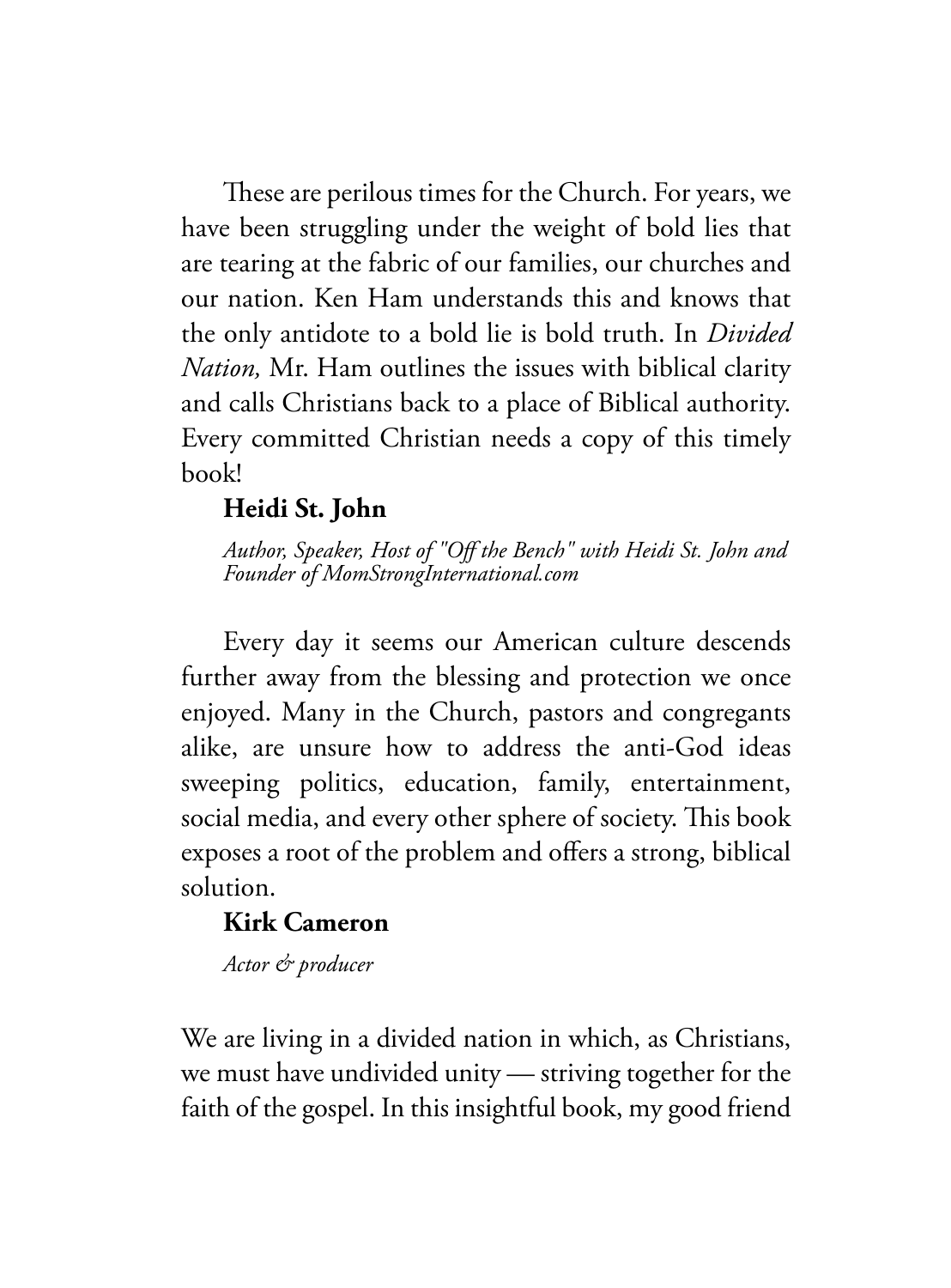Ken Ham faithfully and boldly raises his voice as a clarion call to bring us a timely message in a turbulent time.

### **Ray Comfort**

*CEO and Founder of Living Waters*

In *Divided Nation,* Ken Ham gives clear authoritative answers to the overwhelming problems we are facing in our nation. Ken seeks to speaks into the issues and educate us with the absolute truth of God's Word.

### **Dr. Johnny Hunt**

*Senior VP of Evangelism & Leadership NAMB, Former President of the SBC, and Pastor Emeritus FBC Woodstock*

I cannot think of a more timely book for the current predicament that we find ourselves in — both as a nation, and as the Church. From the first chapter to the last, Ken Ham masterfully diagnosis the crippling problems that are plaguing both America and the Body of Christ. And more importantly, he gives clear, biblical marching orders for those who are called to be "the light of the world" and "the salt of the earth." But what makes this book extraordinarily powerful is that the author does more than preach the riveting message found in its pages, he lives it — loud and clear. Prepare to be shaken, awakened, and inspired to do the same.

### **Emeal ("E.Z.") Zwayne**

*President, Living Waters*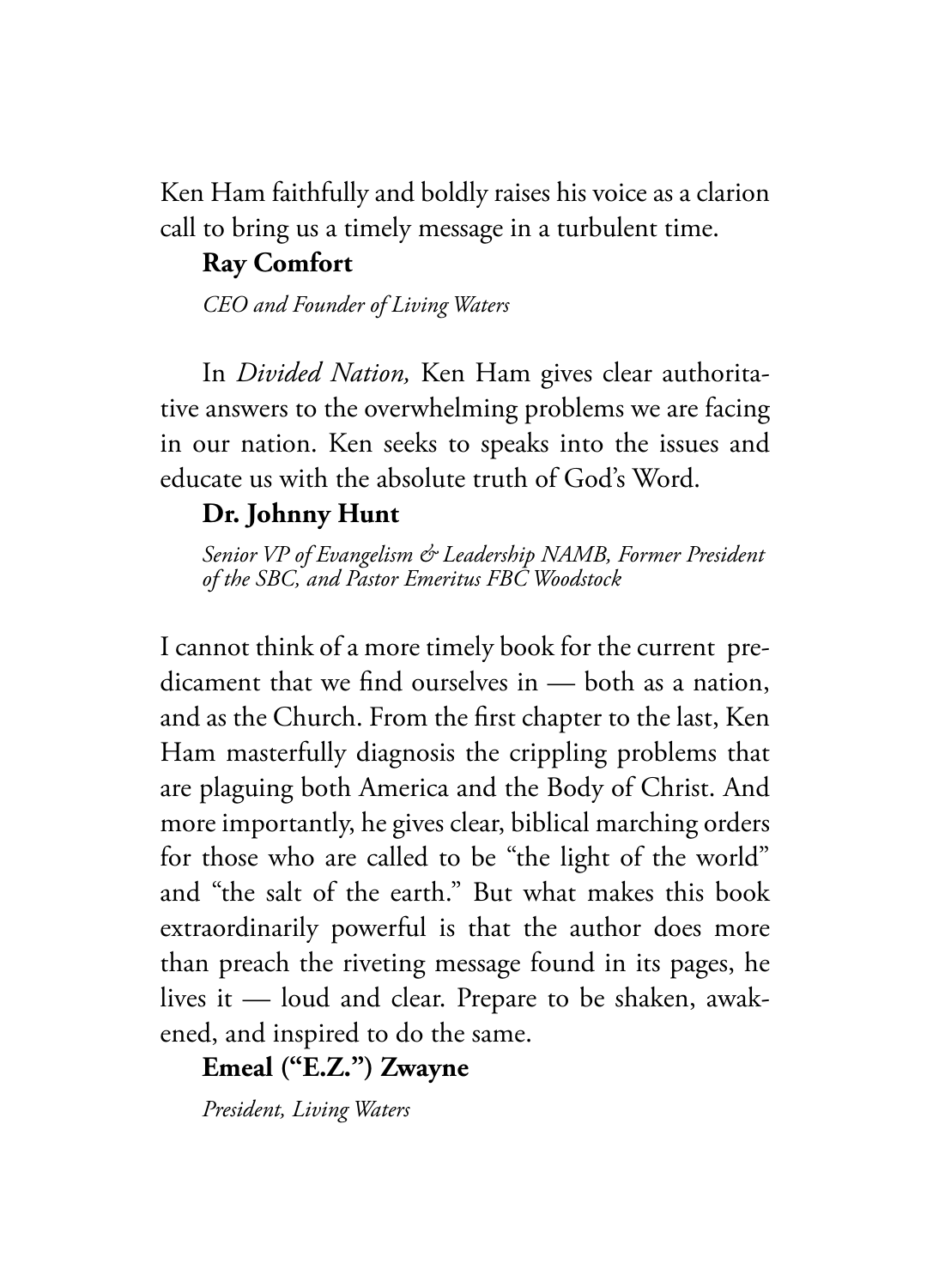## **DIVIDED MATION KEN HAM**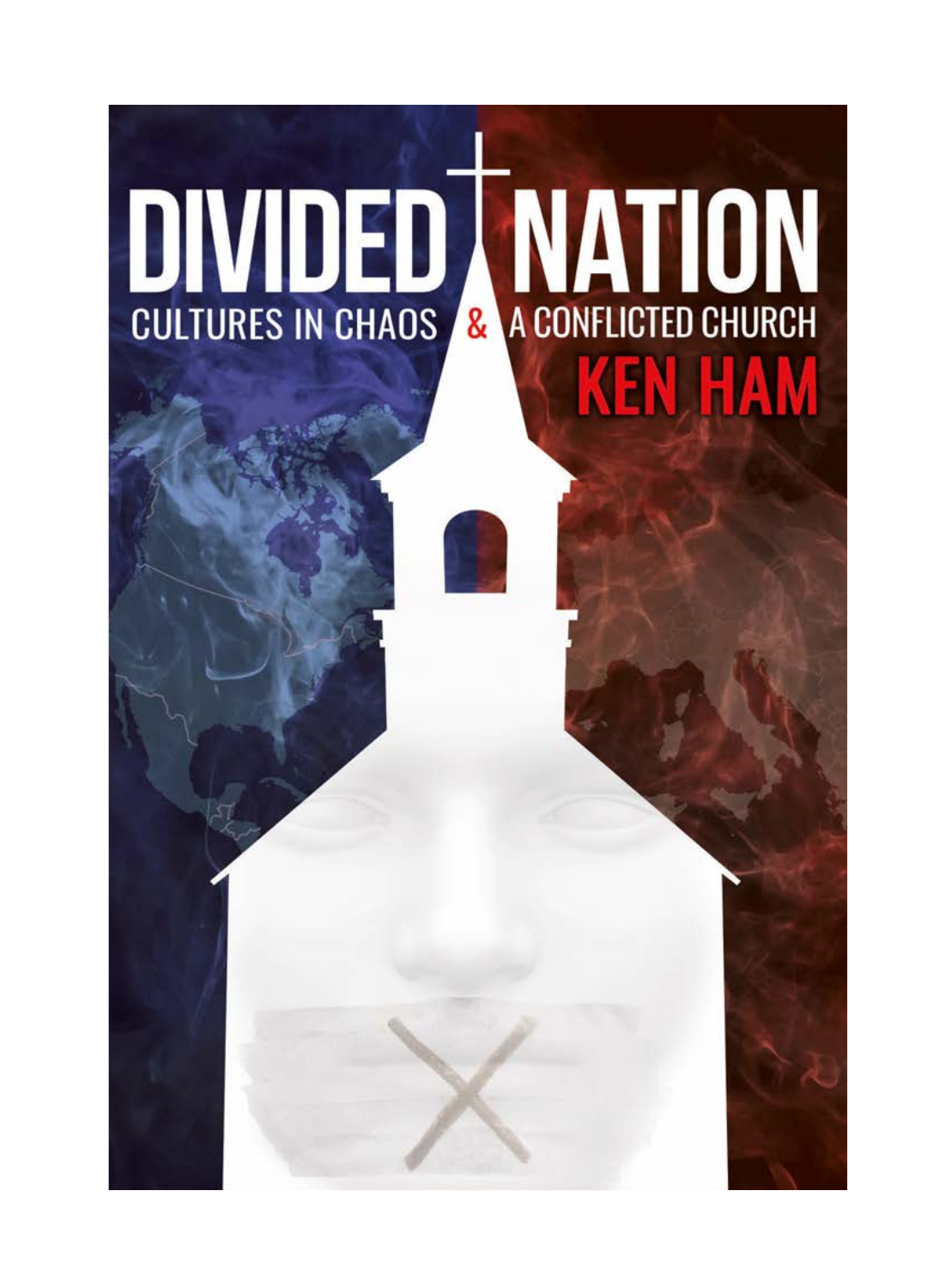First printing: June 2021

Copyright © 2021 by Ken Ham. All rights reserved. No part of this book may be used or reproduced in any manner whatsoever without written permission from the publisher, except in the case of brief quotations in articles and reviews. For information write:

Master Books®, P.O. Box 726, Green Forest, AR 72638 Master Books® is a division of the New Leaf Publishing Group, Inc.

ISBN: 978-1-68344-283-7 ISBN: 978-1-61458-778-1 Library of Congress Number: 2021937297

Cover by Diana Bogardus

Unless otherwise noted, Scripture quotations are from the English Standard Version (ESV) of the Bible.

Please consider requesting that a copy of this volume be purchased by your local library system.

### **Printed in the United States of America**

Please visit our website for other great titles:

www.masterbooks.com

For information regarding author interviews, please contact the publicity department at (870) 438-5288.

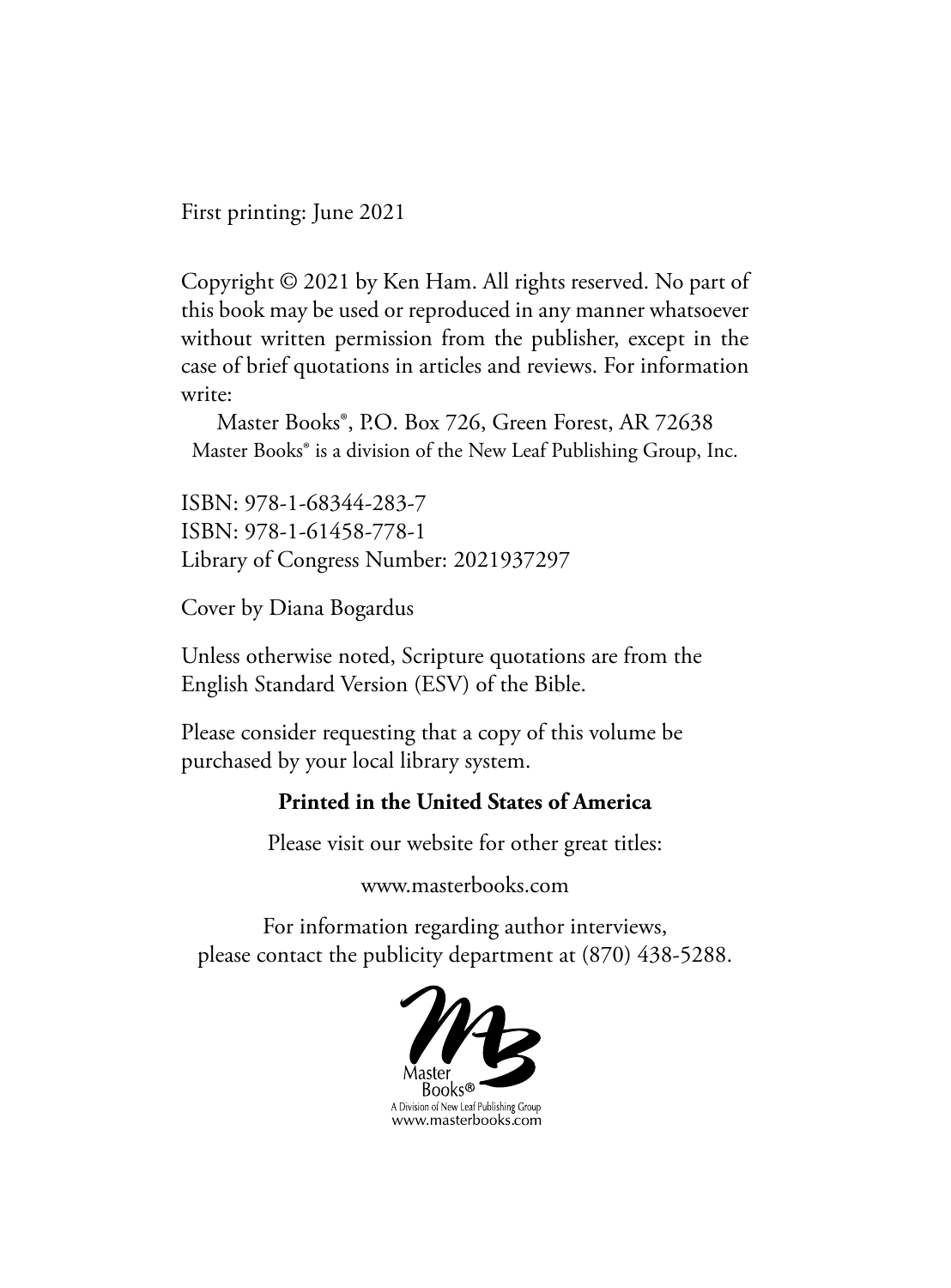### Contents

| 7. The Sand Versus the Rock105 |  |
|--------------------------------|--|
|                                |  |
|                                |  |
|                                |  |
|                                |  |
|                                |  |
|                                |  |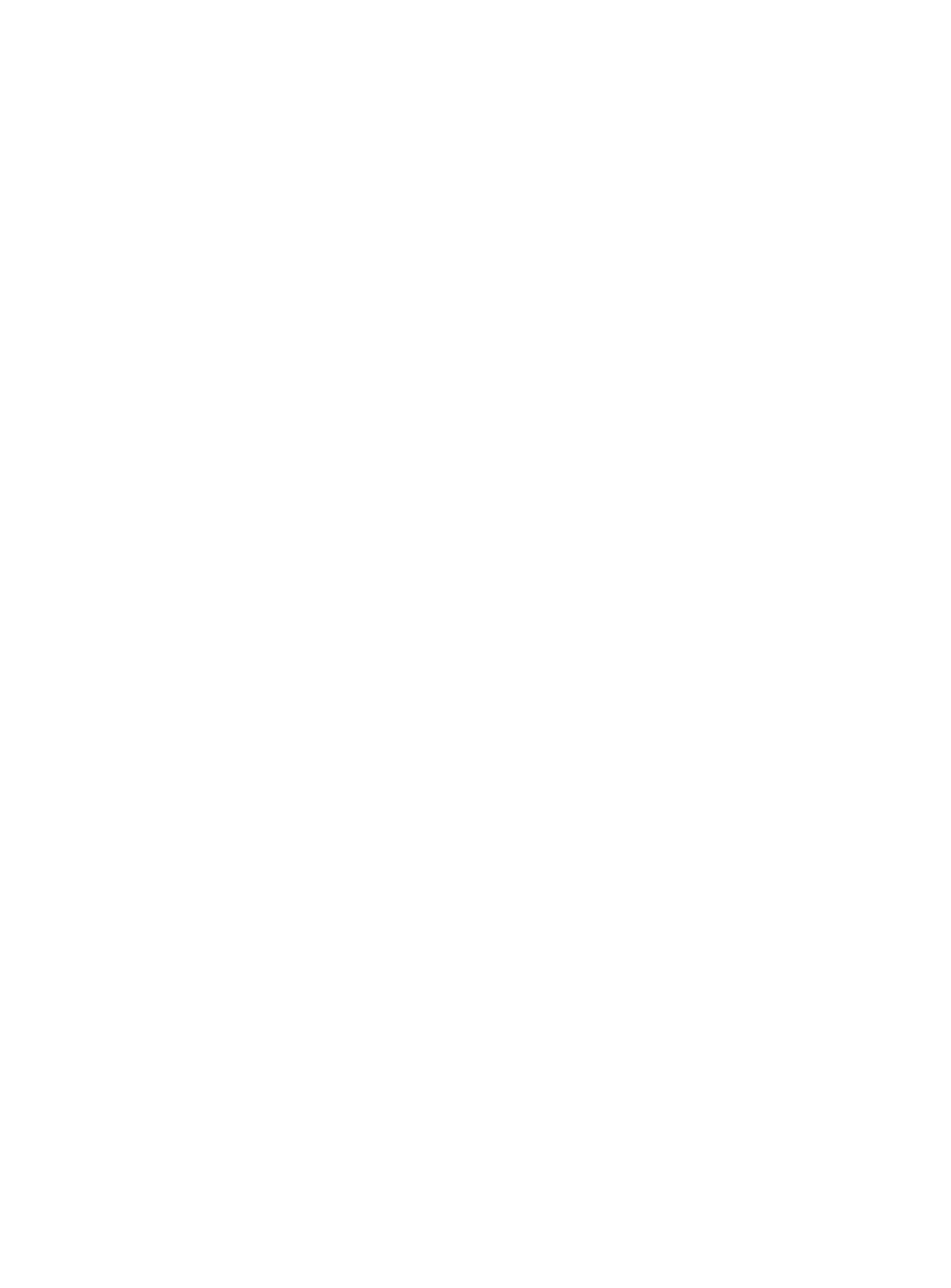### INTRODUCTION

I have a burden to help the church equip God's people to defend the Christian faith, proclaim the gospel with boldness in a way people will listen to and understand, and raise up godly generations who will continue a godly legacy generation after generation.

Many people in the church today are perplexed at what is happening to the culture and in the church with the exodus of the younger generations. Christians in the West are increasingly looked on as the enemy, and persecution is increasing.

In this book I attempt to explain what has happened to the church and culture and examine what we as God's people can do about the situation.

This book really represents what we call the "relevance talk" that I give to God's people. Throughout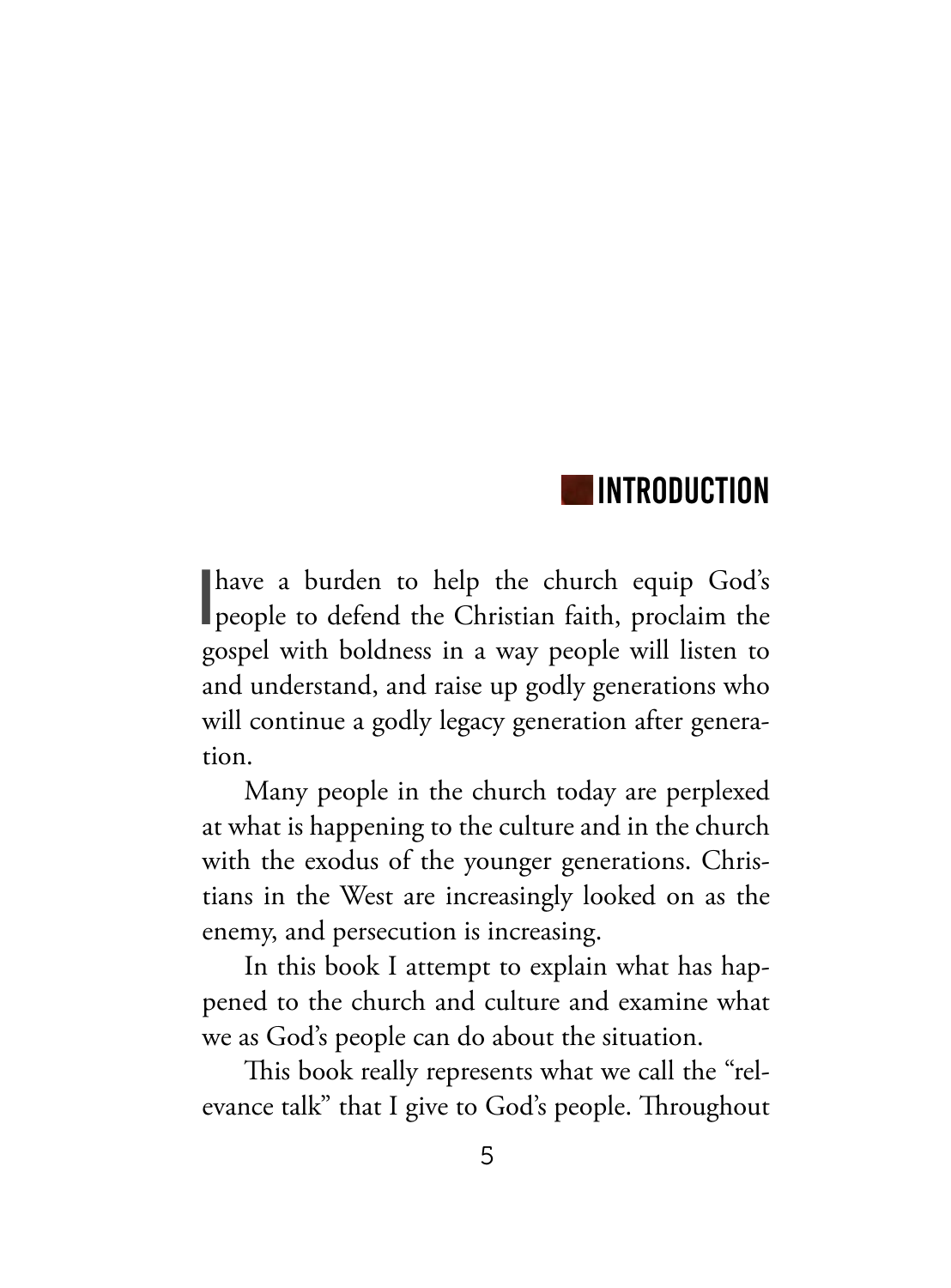the book are illustrations I use in such a talk. I am making all these illustrations and more available as PDFs, Keynote, or PowerPoint slides for people to use them. I encourage pastors, other Christian leaders, or anyone with a heart for reaching people with the truth of God's Word and the gospel to use these slides and teach the content of this book to as many as possible.

The illustrations are available for free at this link: answersingenesis.org/go/nation.

I pray the message of this book will be spread far and wide and will help bring a needed new reformation and revival in our nation.

Also, I want to thank Answers in Genesis staff members:

Avery Foley for her editing skills.

Maria Suter and Cameron Suter for using their artistic talents in producing the illustrations.

— Ken Ham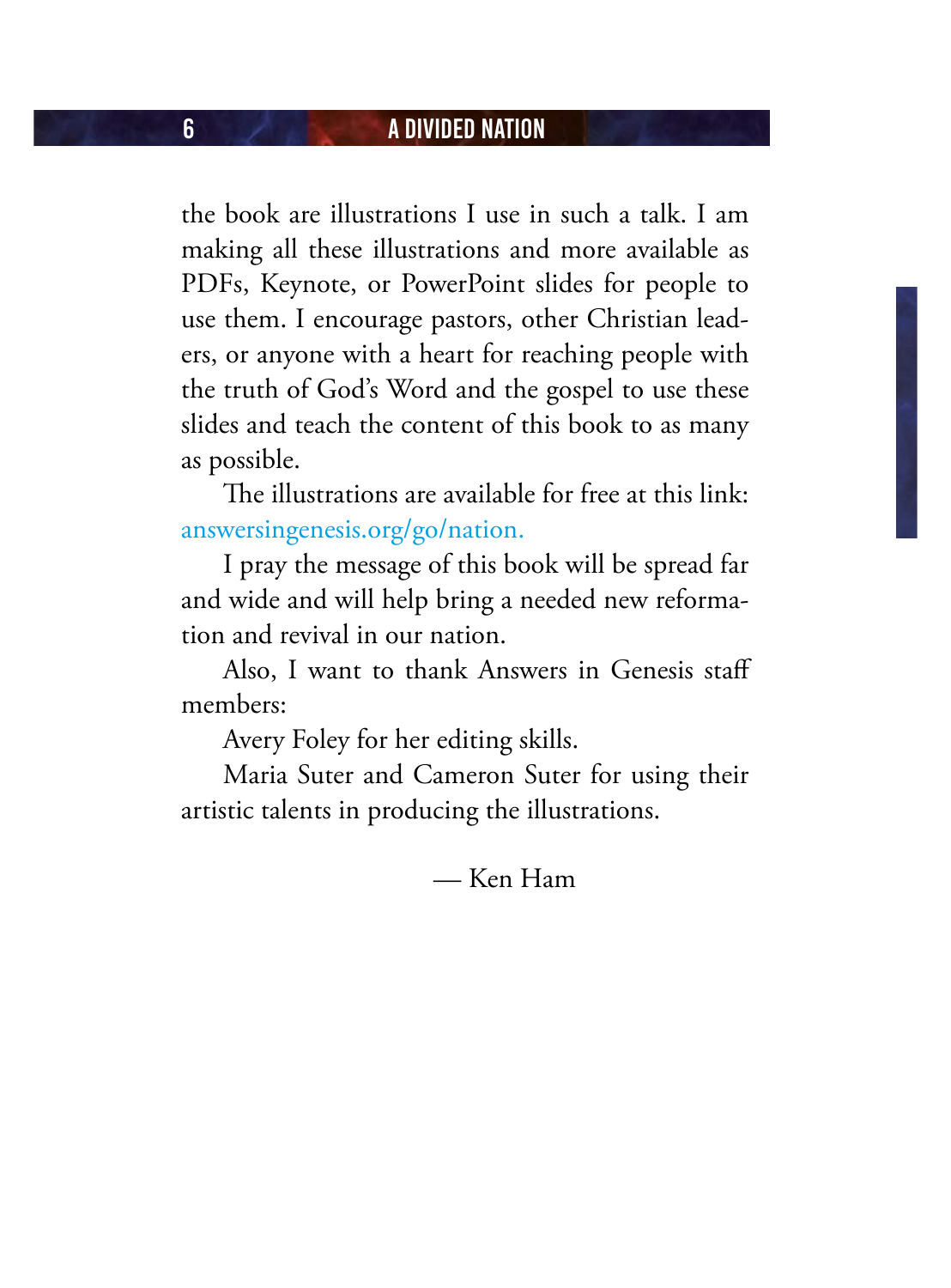Chapter One

Allt<sup>r</sup>

### A Divided

A pening in America is also happening throughout merica is a divided nation. Then again, what's hapthe Western world. The culture is becoming more secularized and anti-Christian. Church attendance has already dropped significantly. But what has happened to the church? Why have the younger generations been leaving? Why is the Christian message not impacting the culture like it used to?

### **An Exodus from the Church**

Now, don't misunderstand me. God's Word states, *I will build my church, and the gates of hell shall not prevail against it* (Matthew 16:18). There are some great Christian leaders, pastors, and others who stand boldly and courageously for the authority of the Word of God. But, sadly, they are a minority. One of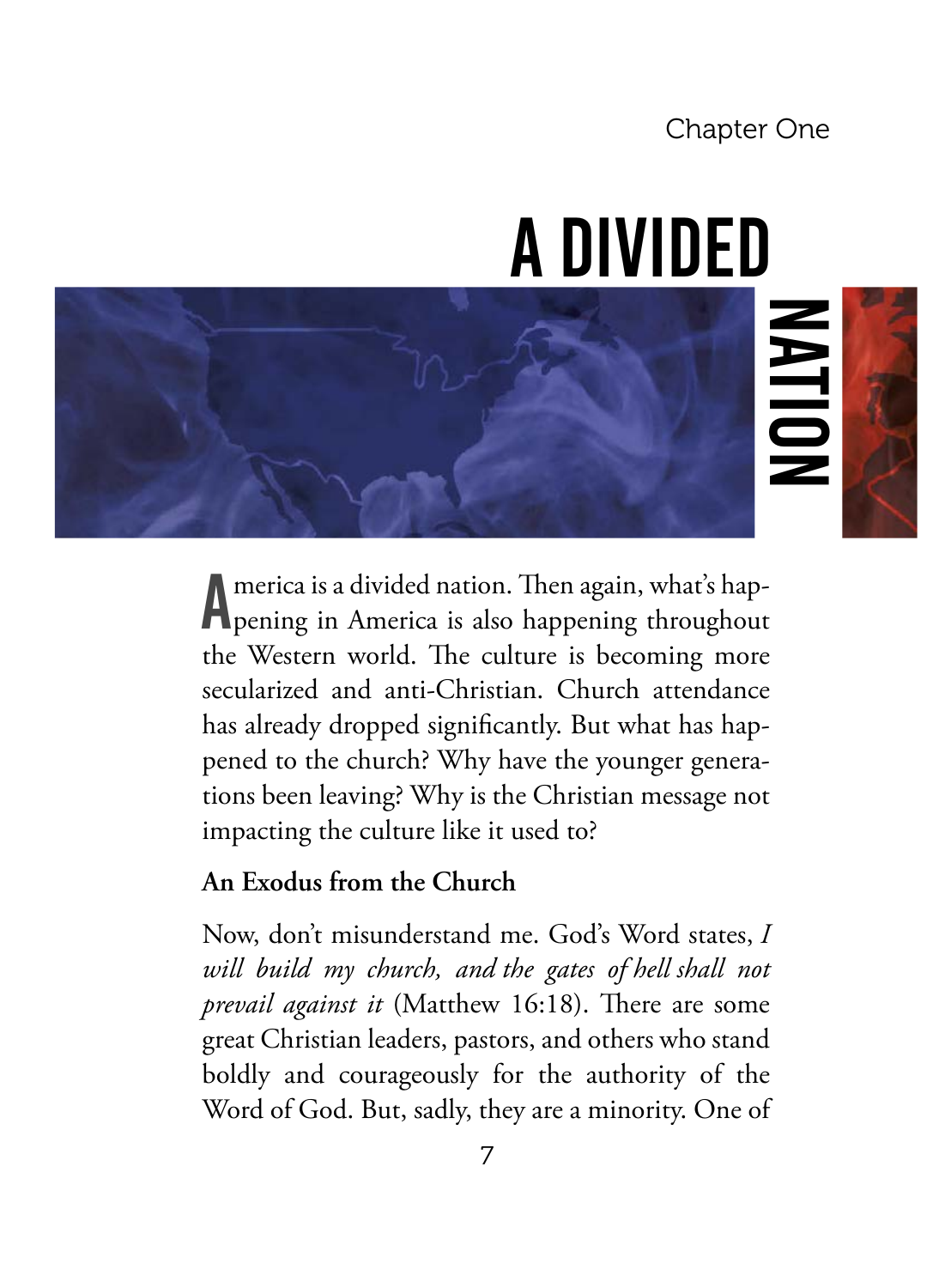the most-asked questions I receive through email and letters and from visitors to the Ark Encounter and Creation Museum attractions is something like this: "Do you know a church in our area that takes the same stand on biblical authority as you do at Answers in Genesis?"

From an institutional (local) church perspective, there has been a problem in much of the church in America and the rest of the Western world. For many, many years now, we've seen an exodus of young people from the church. I've been talking on this ever since the '70s. In fact, I gave my first talk on creation apologetics in 1975 in Australia. During the early '80s I visited America, giving talks across the nation in churches and Christian institutions. One of the things I was saying back then went something like this:

*If the church doesn't raise up generations to believe God's Word starting in Genesis and understand Genesis 1 to 11 as literal history and the foundation for all of our doctrine, for our whole worldview, for the rest of the Bible, for the gospel, and for everything. . . .*

*And if the church doesn't equip generations with answers to the secular attacks on God's Word, and specifically Genesis, that they are*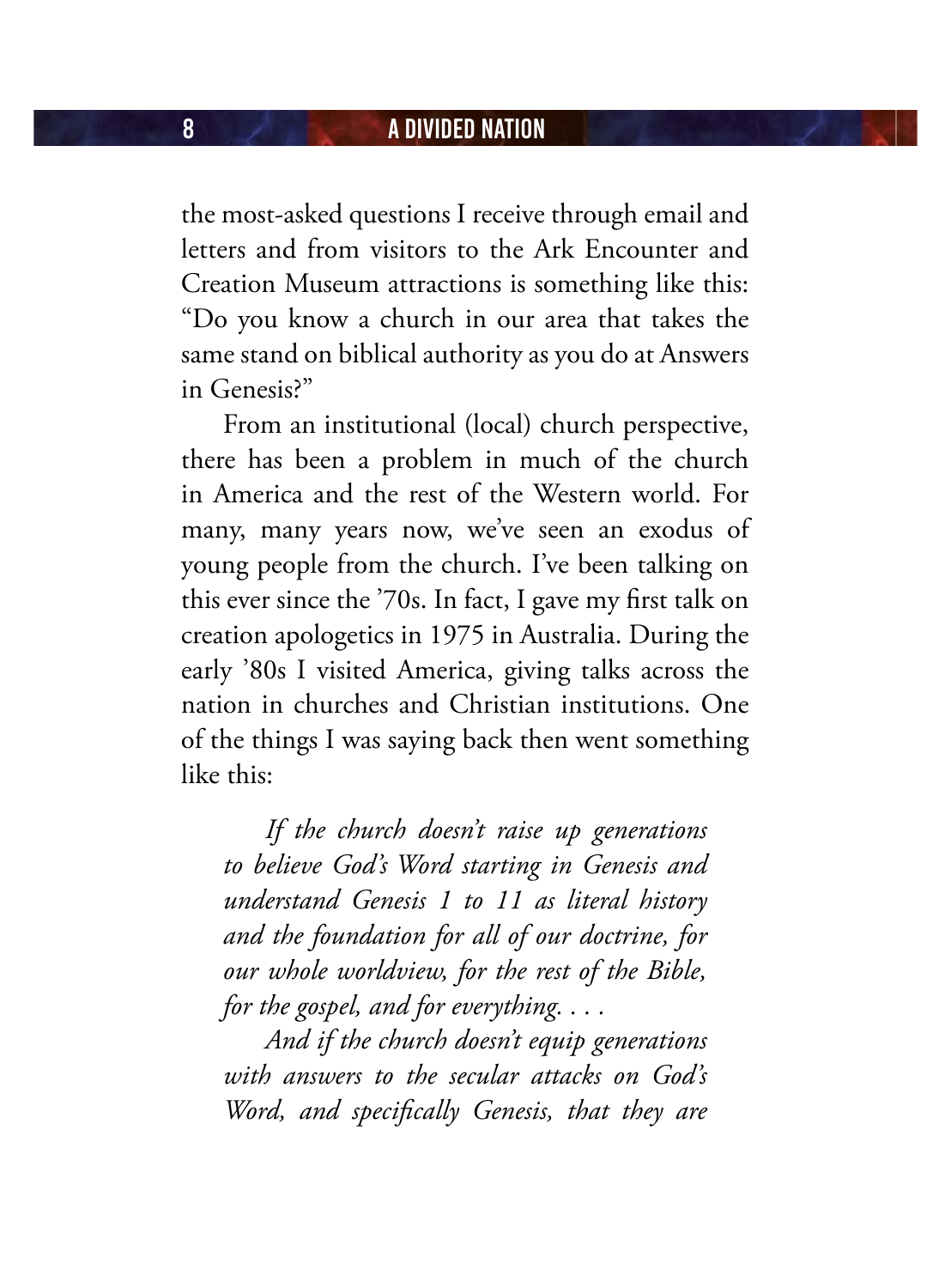*getting through the education system and the media. . . .*

*And if the church doesn't stop compromising God's Word in Genesis, with evolution and/or millions of years as so many (including many church leaders and academics) in our churches sadly do. . . .*

*Then we will lose the coming generations, and we'll lose the culture.*

And that's exactly what's happening right before our very eyes.

### **It Only Takes One Generation**

It only takes one generation to lose a culture. We're seeing a once very "Christianized" America on the brink of catastrophic change from a Christian worldview perspective. The younger generations (particularly Generation Y [millennials] and Generation Z) are growing up in a very different culture than the culture my generation (baby boomers) and older generations grew up in. The change in the culture is devastating and catastrophic from a Christian perspective.

Christians need to be aware of what's happening and how to deal with this. But much of the church is not giving the teaching to understand why the culture is at the place it is and how to deal with it.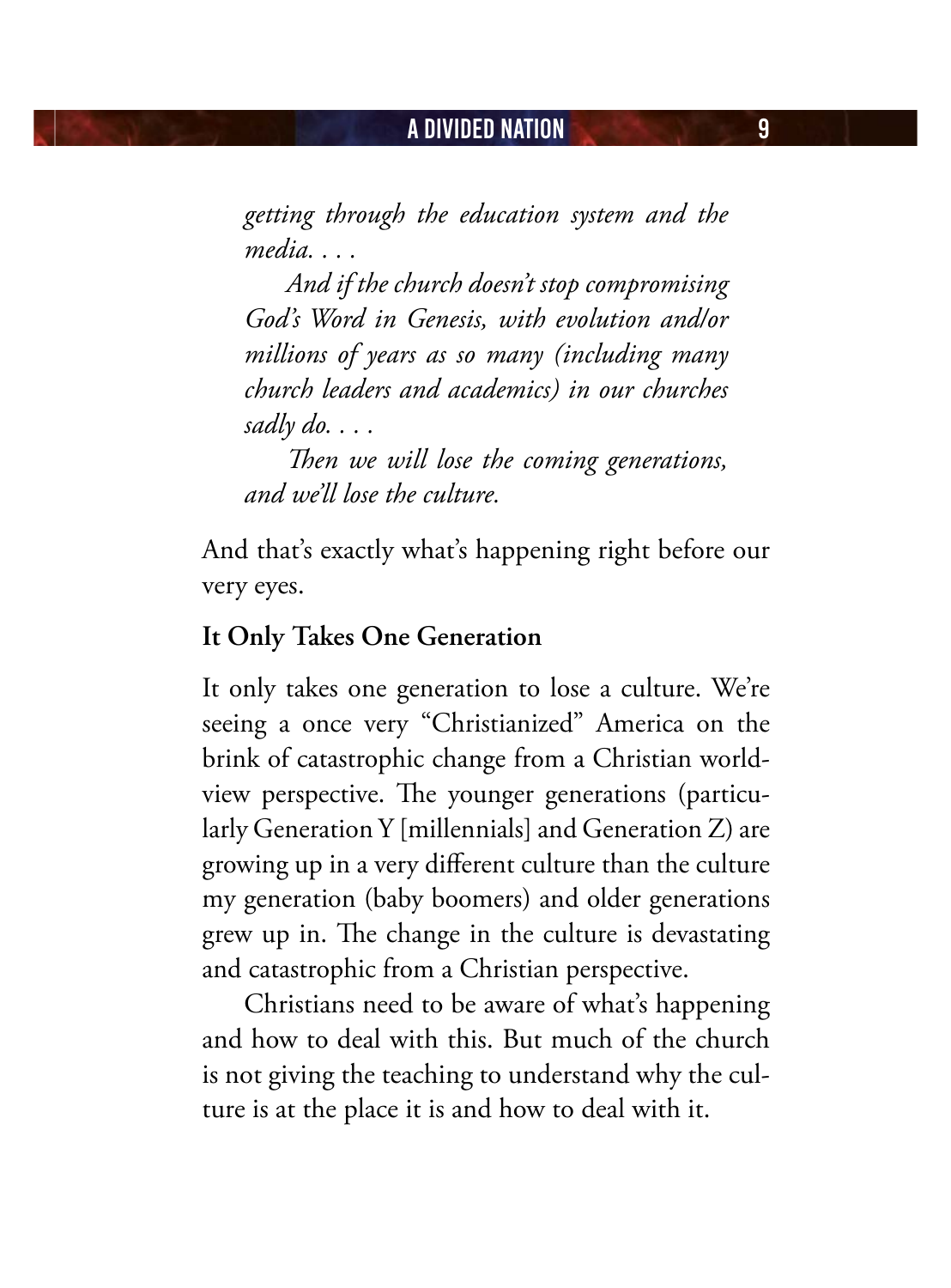In this book I am going to detail five areas where I believe many parents and church leaders have failed to teach people to equip them for the fallen world in which we live.

I believe there has been an overall neglect of and failure to teach:

- 1. There is no neutral position.
- 2. There is no non-religious position.
- 3. There are ultimately only two religions two foundations for our worldview.
- 4. General Bible and creation apologetics.
- 5. How to think foundationally to develop a truly Christian worldview.

Further on, I will explain each of these in detail to help us understand what sort of teaching needs to be included in the church and in parenting in order to raise up godly generations.

In 2009 I co-authored the book *Already Gone*. It's still as relevant today as it was then. We contracted with America's Research Group, and they surveyed young people, particularly millennials, who used to go to church but no longer go to church. Research had shown that two-thirds of young people were leaving the church by college age, with very few returning, and we wanted to find out why they left the church.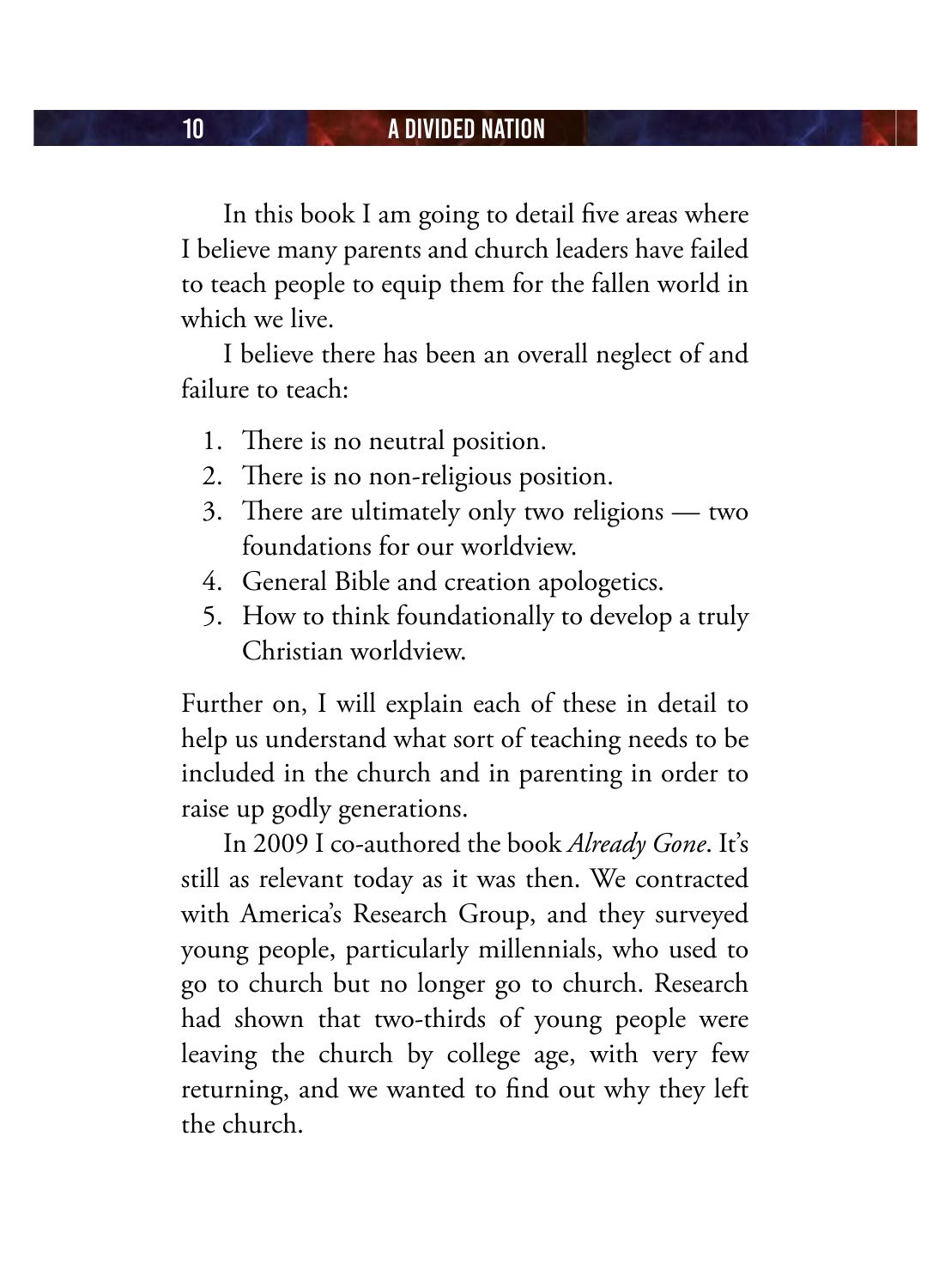### A Divided Nation 11

When these young people were asked, "Why did you leave church?" the answers really came down to issues like this:

*How can you believe in a loving God with all the death and suffering in the world? What about science and the Bible? Can you really trust the Bible in a scientific age? What about evolution and millions of years?*

Now over 90% of kids from church homes in the USA have been sent to the public education system, and we have to be honest about it. What's happened is that system has progressively changed to become more and more atheistic. By and large, public school educators have thrown out God, the Bible, Christian prayer, and Genesis and creation. As a result, many now claim they threw religion out. But that's not true. They threw Christianity out and replaced it with a different religion.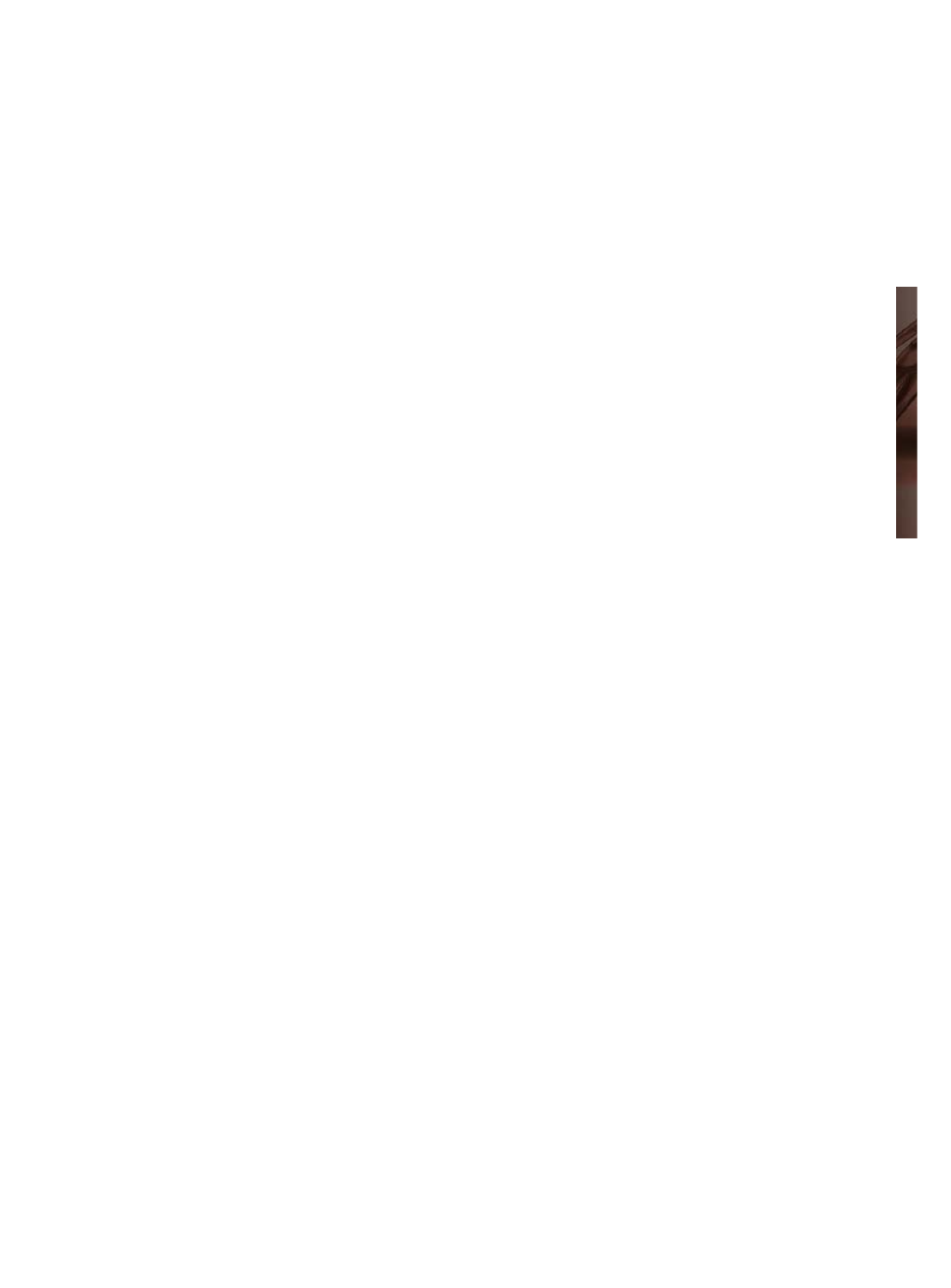### Chapter Two

### THERE IS  $N0 \ncong$



W<sup>y first</sup> point is: 1. There is no neutral position.

This is a problem in the church today. There's been a failure within much of the church to teach generations to understand that there is no neutrality — no neutral position.

Let's look at what God's Word clearly teaches us.

- One is either for Christ or against Him. One either gathers or scatters: *Whoever is not with me is against me, and whoever does not gather with me scatters* (Matthew 12:30).
- One either walks in light or darkness: ...*For at one time you were darkness, but now you are light in the Lord. Walk as children of light* (Ephesians 5:8).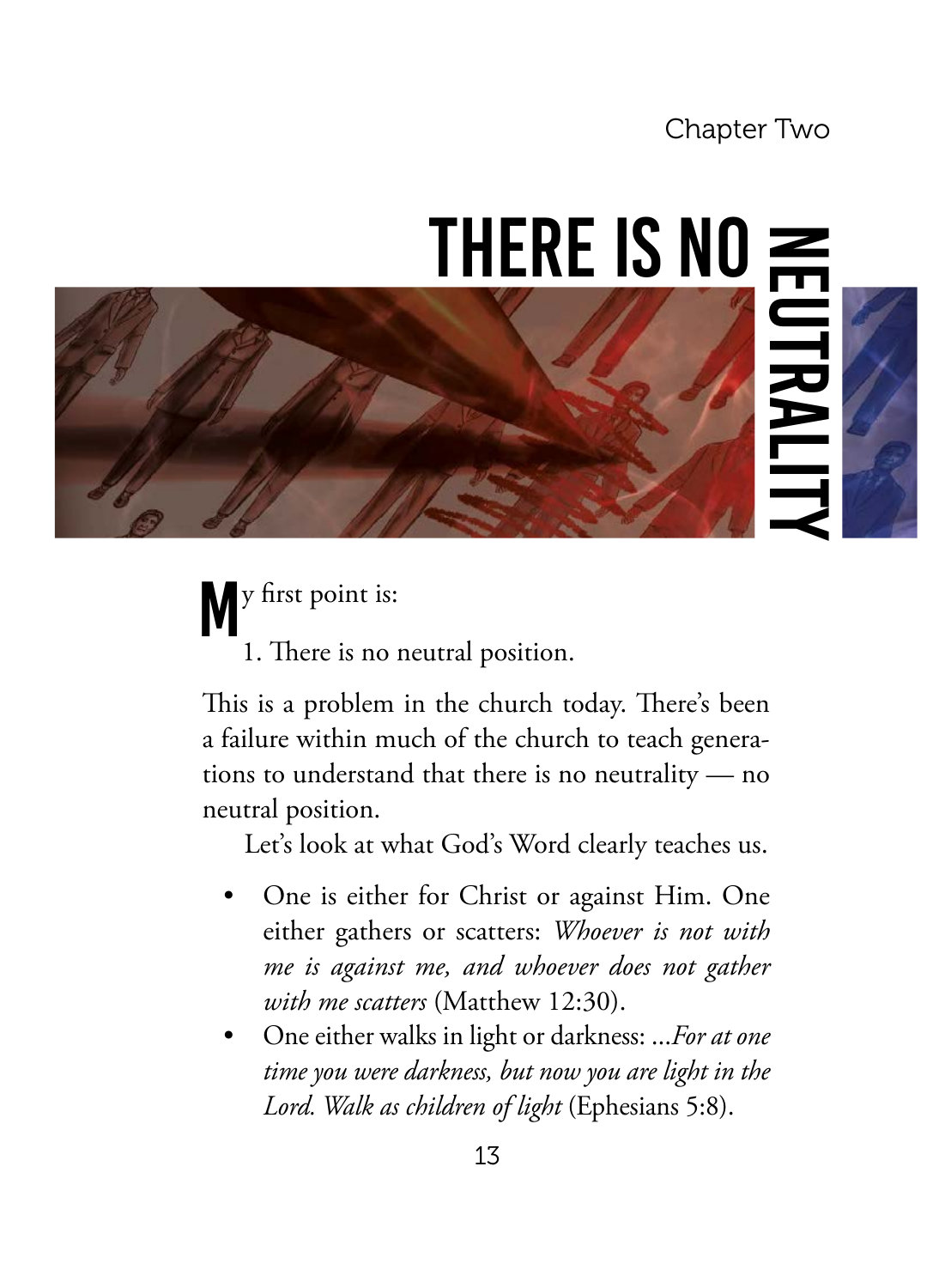### 14 **A DIVIDED NATION**

- One is either on the broad way or narrow way: *Enter by the narrow gate. For the gate is wide and the way is easy that leads to destruction, and those who enter by it are many. For the gate is narrow and the way is hard that leads to life, and those who find it are few* (Matthew 7:13–14).
- One either builds their house on the rock or the sand: *Everyone then who hears these words of mine and does them will be like a wise man who built his house on the rock. . . . And everyone who hears these words of mine and does not do them will be like a foolish man who built his house on the sand* (Matthew 7:24–26).
- One not for God is hostile to God: *For the mind that is set on the flesh is hostile to God, for it does not submit to God's law; indeed, it cannot* (Romans 8:7).
- One who is not righteous is unrighteous and suppresses truth: *For in it the righteousness of God is revealed from faith for faith, as it is written, "The righteous shall live by faith." For the wrath of God is revealed from heaven against all ungodliness and unrighteousness of men, who by their unrighteousness suppress the truth. For what can be known about God is plain to them, because God has shown it to them* (Romans 1:17–19).

There are many more passages that deal with this topic, but Scripture makes it clear there is no neutral position. Man is not neutral because the Bible says *for all have sinned*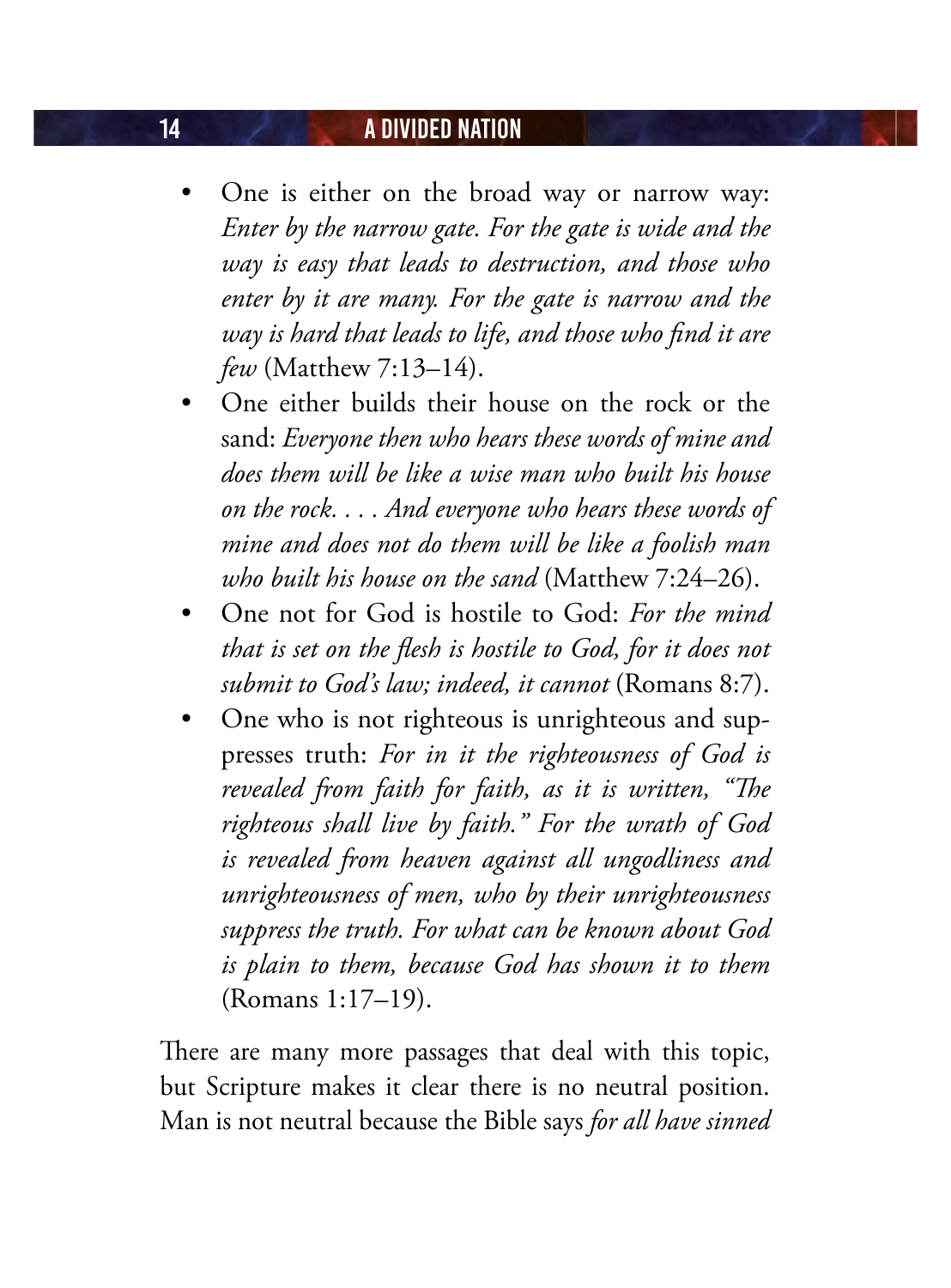(Romans 3:23) and that *The heart is deceitful above all things, and desperately sick; who can understand it?* (Jeremiah 17:9).

### **Public Education Is Not Neutral**

So educators and legislators who removed any Christian teaching, the Bible, or prayer from public schools did not make a neutral decision. And if the education system is not for Christ, it is against Him. As we will better understand later, the public education system, by and large, is now an atheistic system, as everything is explained in terms of natural processes (naturalism). Naturalism (no supernatural is involved) is atheism. This is a system of belief based on the idea that man by himself can determine truth. And because the system is not for Christ, it is against Him.

Generations of kids (over 90% of those from church homes) have attended the secular education system. Many Christian leaders, even in conservative churches, have encouraged the kids to go to that system where now they're being trained in an atheistic worldview with the foundation that man determines truth. The justification is often given that children are to be salt and witness in that system. But as I state in my book *Will They Stand*, they can't be salt until they have salt in themselves (Mark 9:50), and if the salt is contaminated, it is good for nothing (Matthew 5:13). Most children and young people have not been equipped in their homes and church to have the right foundation for a truly Christian worldview,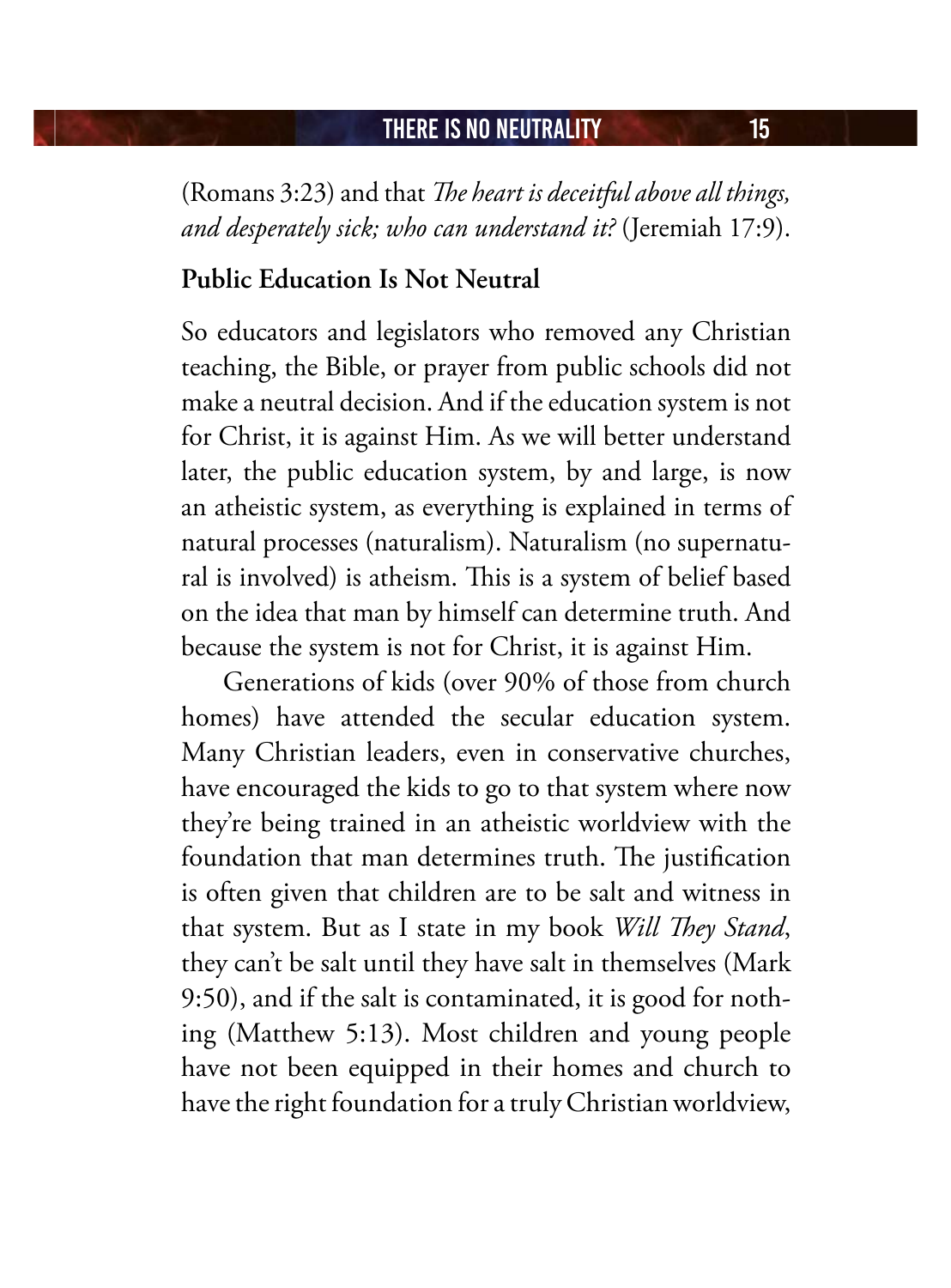### 16 **A DIVIDED NATION**

to know what they believe and why, and taught apologetics to be able to defend the Christian faith against secular attacks. Most succumb to the increasing atheistic indoctrination (e.g., in naturalistic evolution/millions of years) and begin to doubt the Bible, particularly when it comes to Genesis. This opens the door for them to be brainwashed into accepting moral relativism as they're indoctrinated to conform to the world's acceptance of LGBTQ+, abortion, critical race theory, and so on.

Then they're coming back to their homes, churches, Sunday schools, and youth groups with many questions about the Bible that have resulted in doubt and disbelief in regard to what the Bible teaches. You will recognize the questions because they are the same basic questions we hear from people all around the world today. Questions such as:

*Don't we live in a scientific age? Hasn't science disproved the Bible? How do you know the Bible is true? What evidence is there for God? If there is a God, who made God? You believe in Adam and Eve? Well, where did Cain get his wife? How did the races come about if there were only two people to start with? Where's the evidence of Noah's Flood? Don't fossil layers prove millions of years in evolution?*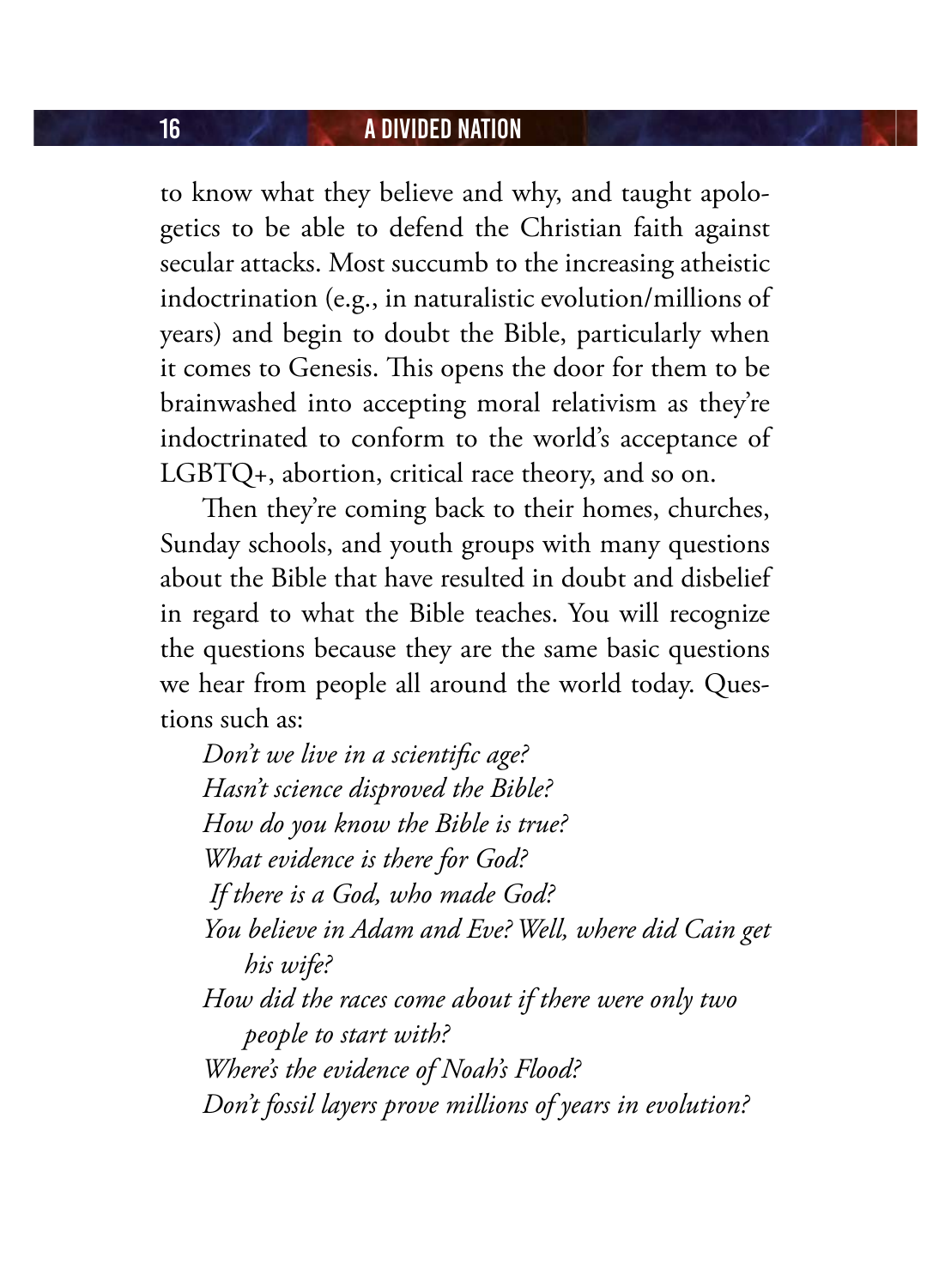*We know man evolved from apelike creatures, so how could the story of Adam and Eve be true? How can you believe in a loving God with all the death and suffering we see in the world? Didn't dinosaurs live millions of years ago and evolve into birds? How could Noah fit all the animals on the Ark? Hasn't science proved evolution is true? Isn't the Bible an outdated book of mythology? Don't Muslims and Christians believe in the same God? What's wrong with gay "marriage" if two people love each other?* 

And there are many more questions just like these.

Now what happens in a majority of instances — in homes, churches, Christian and Bible colleges, seminaries, etc. — is students are given an answer like this: "Don't worry about Genesis or many of those other questions. You can believe in evolution and millions of years. You can believe what you've been taught in school. Just trust in Jesus, Johnny."

Many atheists (and others) who grew up in church homes have testified that they asked their pastors or Sunday school teachers questions because of what they learned at school, but they didn't get answers and so they rejected the Christian faith. They start to realize that if the first part of the Bible is not true, how can the rest be true? Doubt leads to unbelief, and they leave the church.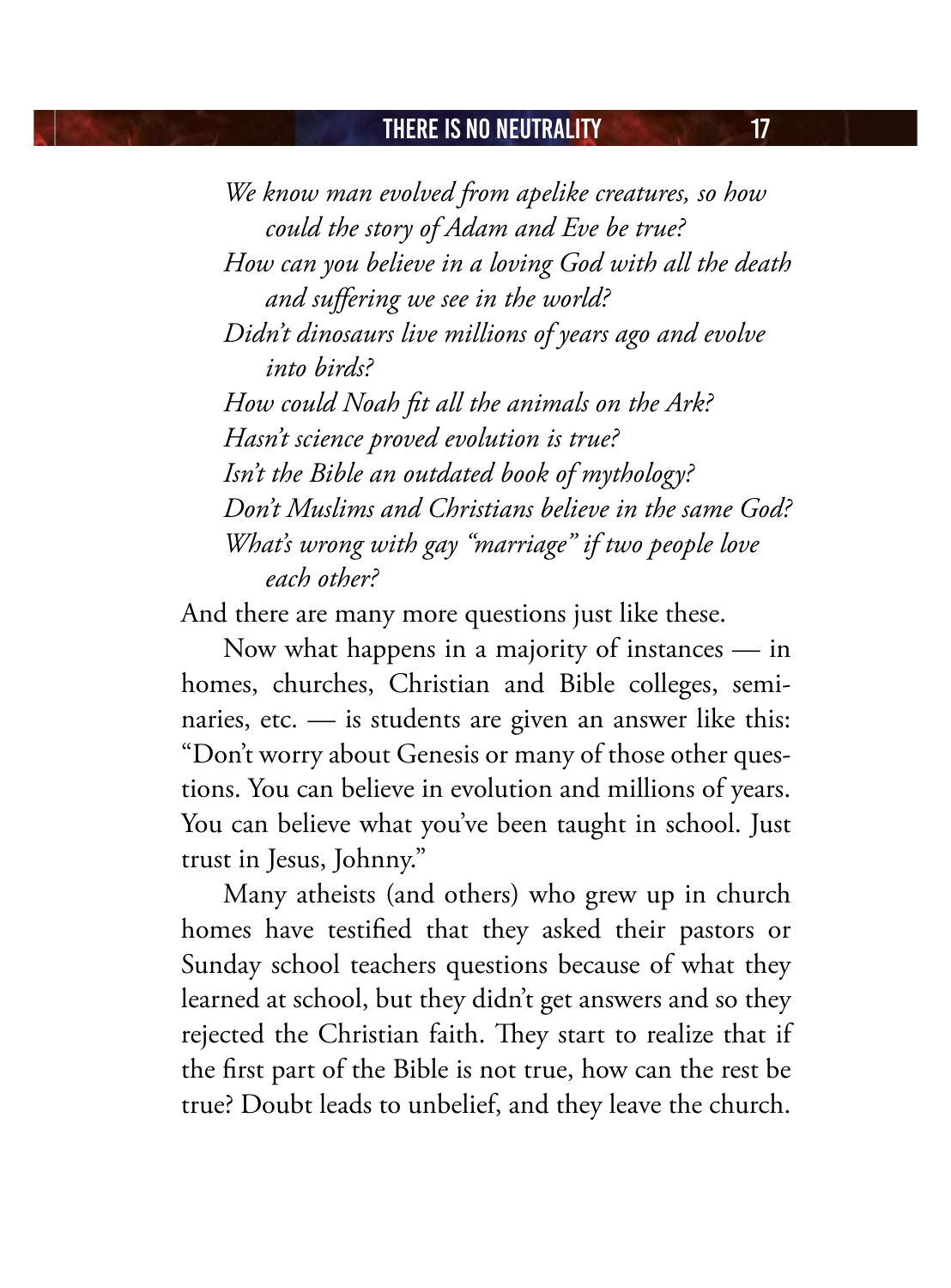### 18 **A DIVIDED NATION**

What our research published in 2009 (in *Already Gone*) showed us can be summarized like this: Generations weren't taught apologetics; they weren't taught how to defend their faith; and they weren't taught a truly Christian worldview to know what they believe and why. Many were told they could add evolution and millions of years to the Bible and reinterpret Genesis. To them, this meant the Bible really can't be trusted.

### **What Does the Data Say?**

Let's look at research data published in regard to church attendance for the past few generations. Researchers divide people into generations according to when they were born. Consider the research from the Pew Research Center (a secular research organization) in 2010:

#### **Attendance at Religious Services by Generation; Percent saying they attend several times a week, every week, or nearly every week.1**

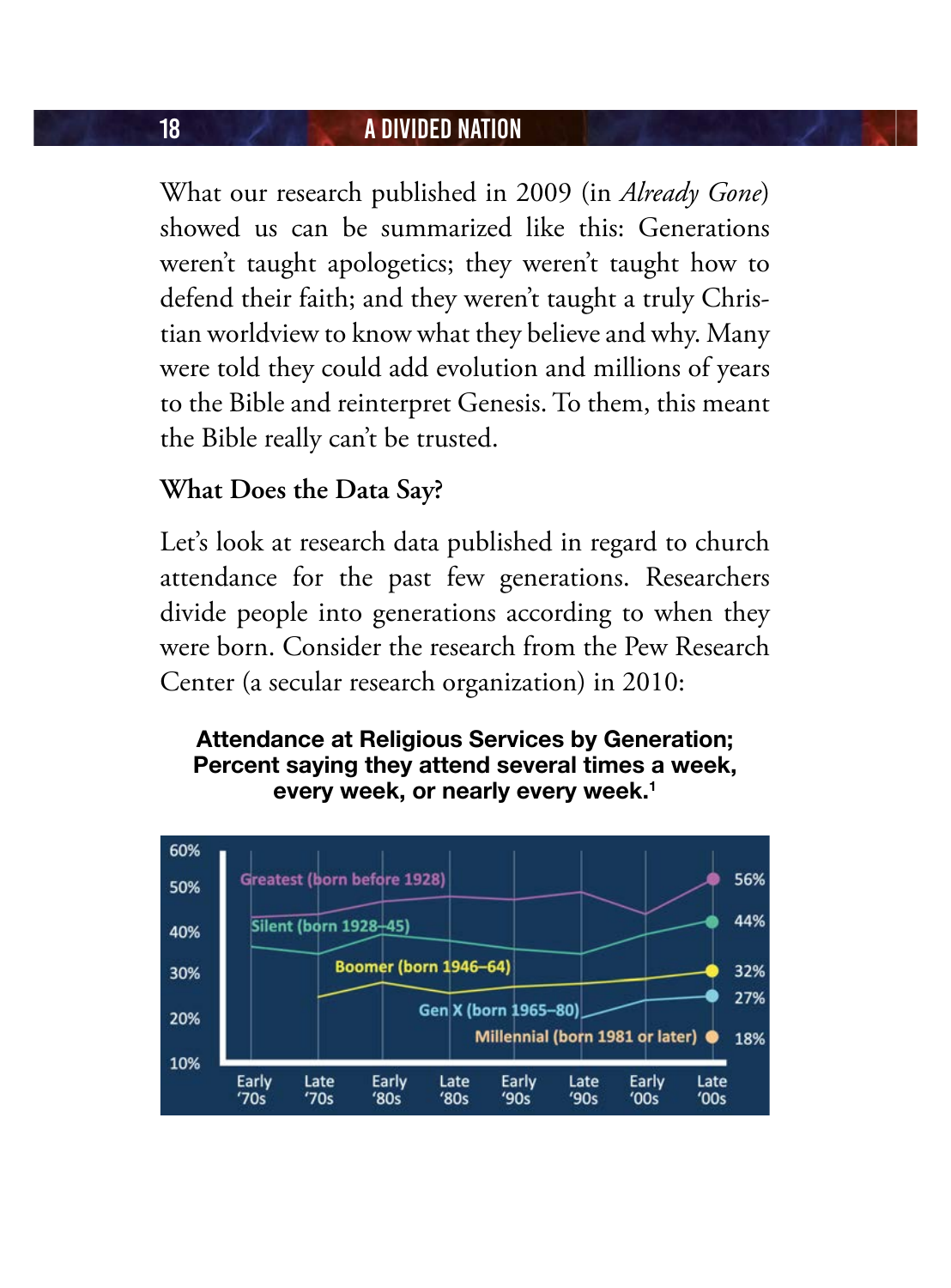We observe that church attendance in America has dropped from 56% with the Greatest Generation to 18% for millennials. Now look at more recent research from the GSS Data Explorer website concerning USA church attendance. Although the groups don't mesh exactly with the Pew Research Center, this research shows what the more recent trends are as we begin to include some of Generation Z in the image below.

Generation Z is the name given to the generation after the millennials (or Gen Y). They are those born (different groups have slightly different ranges) between 1996 and 2015. The youngest generation (born after 2015) is called Generation Alpha.

**Attendance at Religious Services by Generation; Percent saying they attend every week.2**

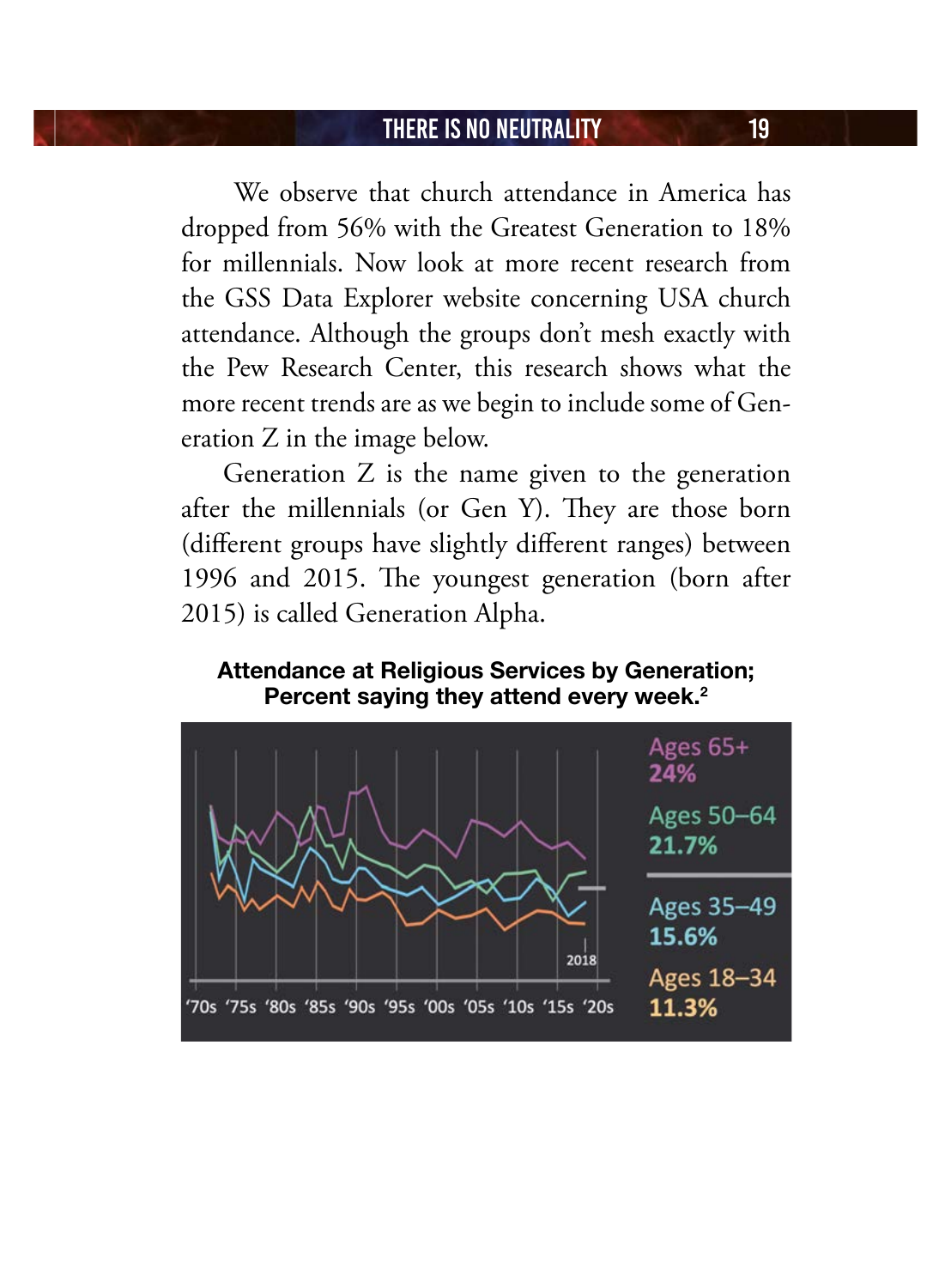### **Enter Generation Z: Born between 1999 and 2015, they are the first truly "post-Christian" generation.<sup>3</sup>**

In 2018, George Barna said his research on Gen Z shows that they are the first truly post-Christian generation. He found they were twice as likely to be atheist as any previous generation.

Those who are atheists think they are being neutral, having no religion. But as discussed, this is simply not true. They've been brainwashed into believing that the position they hold is supposedly proven by science. We have to do a lot of work with this group in teaching them how to think logically and to understand the true nature of science and its limitations when it comes to the origins issue.

#### **U.S. Religious Identity 20184** Which of the following best describes your religious faith?

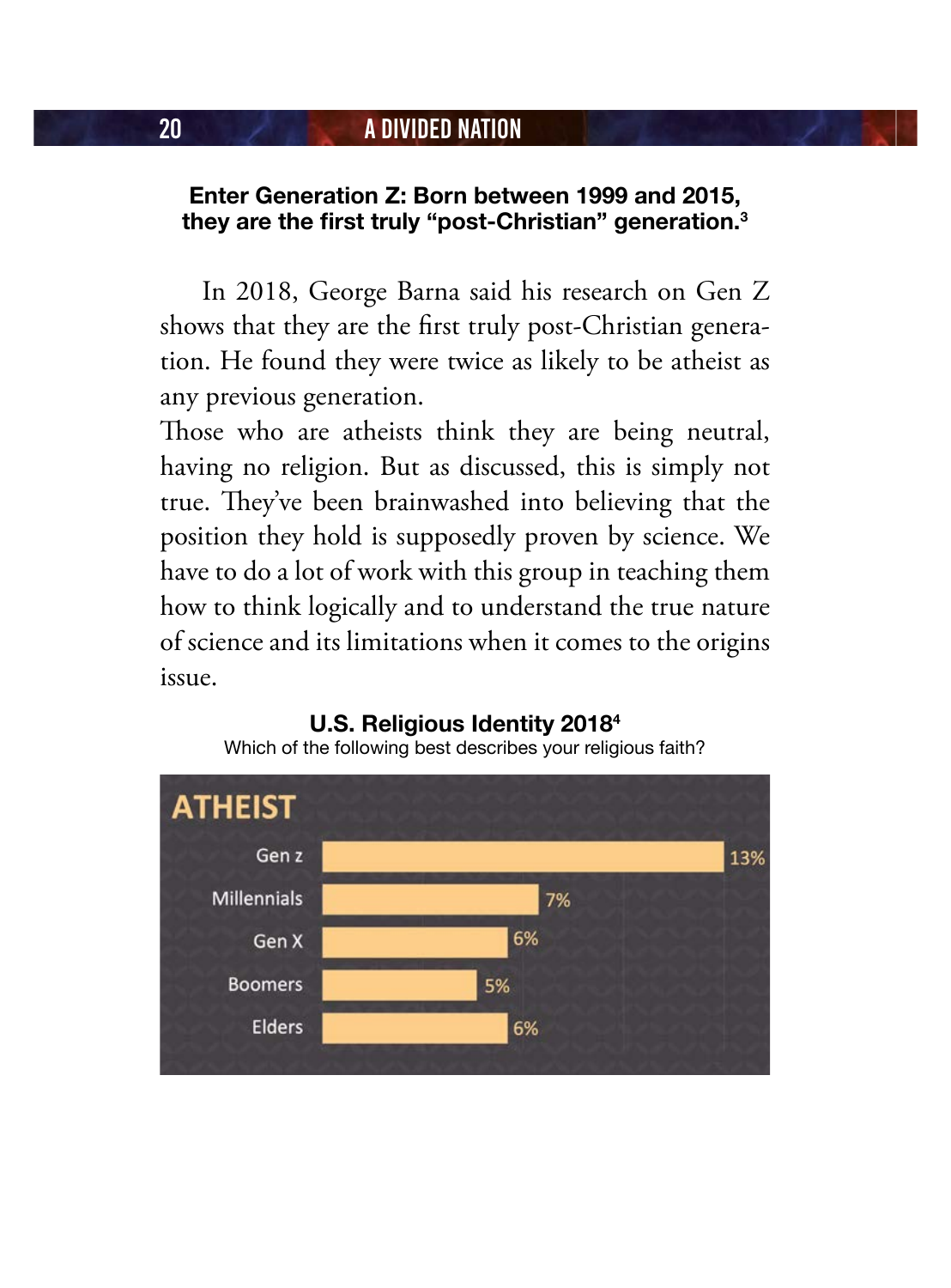### **U.S. Religious Identity 20185**



### **What Should We Do?**

*Parents:* Carefully and prayerfully consider who is influencing your children. Public education is not neutral. Even Christian education can do more harm than good if those teaching, and the curricula used, aren't rooted in the truth of God's Word. For additional information on education and how to choose which education option is best for your family, read my book *Will They Stand*.

*Pastors and parents:* Fill your church or home library with solid apologetics resources for all ages and levels. Beware of Christian resources that do not uphold the authority of God's Word but teach compromise positions like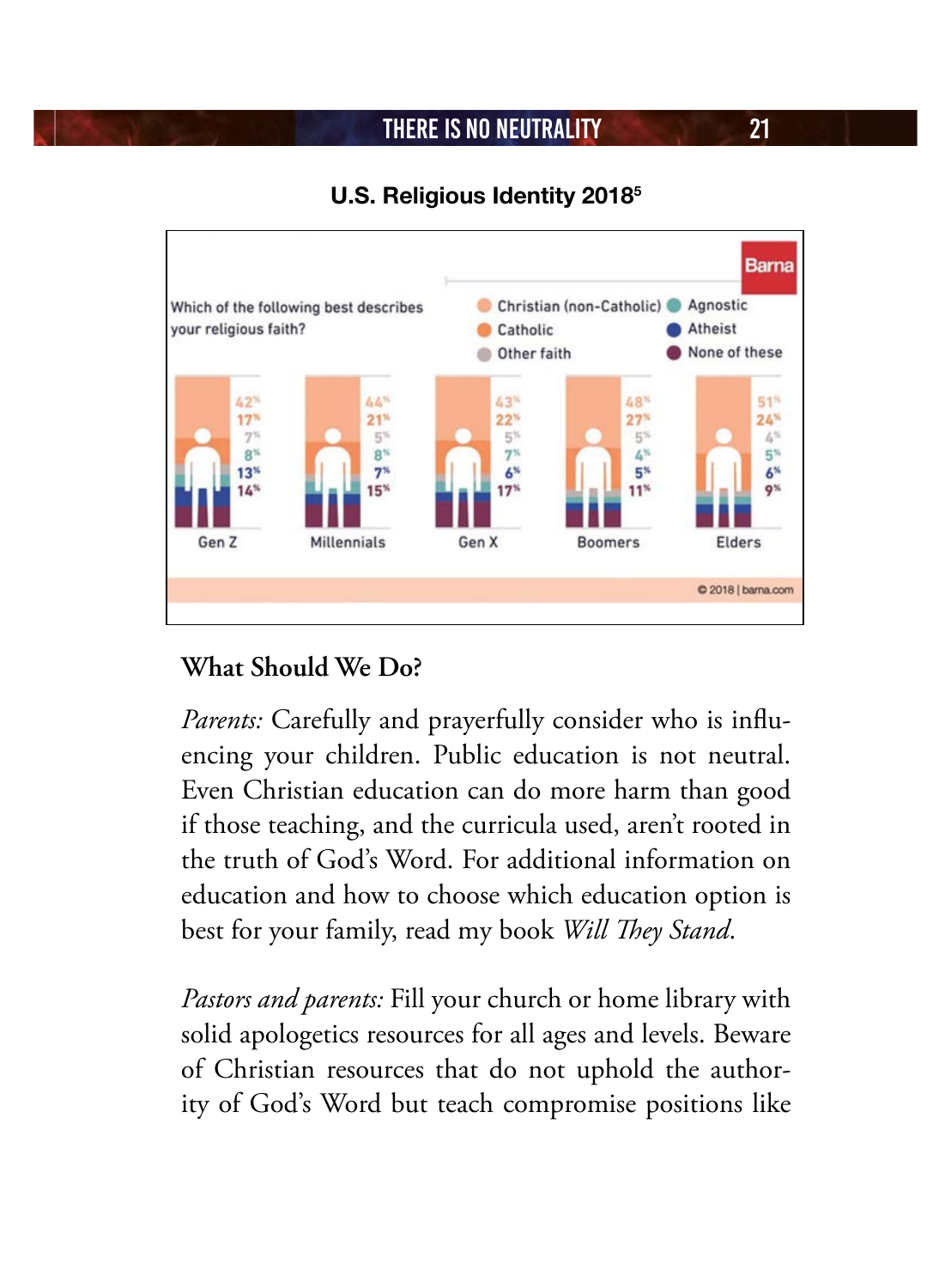theistic evolution. These resources are dangerous, leading people away from trust in God's Word to starting with man's word instead.

#### **ENDNOTES**

- 1 Pew Research Center, "Religion Among the Millennials," A Pew Forum on Religion & Public Life Report, February 2010, 7.
- 2 Smith, Tom W., Davern, Michael, Freese, Jeremy, and Morgan, Stephen, General Social Surveys, 1972–2018 [machine-readable data file] /Principal Investigator, Smith, Tom W.; Co-Principal Investigators, Michael Davern, Jeremy Freese, and Stephen Morgan Sponsored by National Science Foundation. — NORC ed. — Chicago: NORC, 2018: NORC at the University of Chicago [producer and distributor]. Data accessed from the GSS Data Explorer website at gssdataexplorer.norc.org. Accessed January 7, 2021.
- 3 "Atheism Doubles Among Generation Z," Barna, January 24, 2018, https://www.barna. com/research/atheism-doubles-among-generation-z/.
- 4 Ibid.
- 5 Ibid. U.S. teens ages 13–18, n=1,490, Nov. 4–16. 2016. U.S. adults 19 and older, n=1,517, Nov. 4–16, 2016.